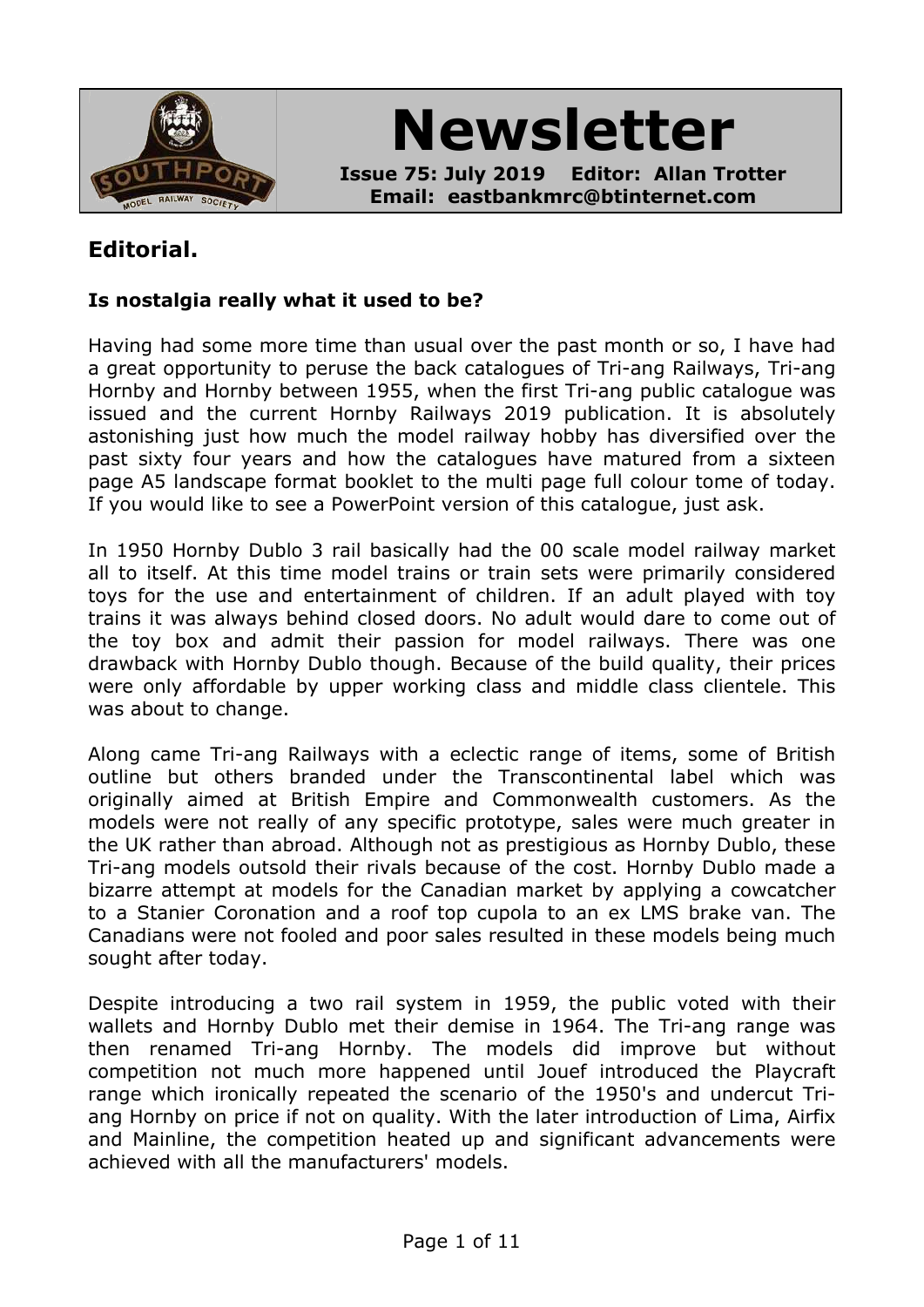Things have changed significantly today with the two main players, Hornby and Bachmann leading but now many smaller but noteworthy businesses also are offering models. What is crucial to understand is the significant change in the clientele and the marketplace. Model trains that were once considered to be children's toys are that no more. The main purchasers could now be best described as born again mature gentlemen with an adequate source of disposable income who are not ashamed to come out of the toy box and play with their newly acquired models under public scrutiny. Competition has ensured that the detailing standards on models have reached incredibly high levels even if some of the quality of functionality and playability has not.

As already stated, the model railway hobby has changed significantly over the past years, generally for the better.

# **Events Diary.**

| Tue $2^{nd}$ July        | Committee meeting, Clubrooms, 19:30. |
|--------------------------|--------------------------------------|
| Sat 10 <sup>th</sup> Aug | Big train show, Floral Hall.         |
| Sat 23 Nov               | <b>SMRS Exhibition.</b>              |

## **Chairman's Report.**

Sadly I recently heard that one of our ex-members, John Rimmer, passed away last month. I am afraid that at the moment I have no more details. John had been a member of the Club for a good number of years and was a regular attendee at many of the Model railway shows around the region. Although not particularly interested in actual physical railway modelling, he had an encyclopaedic knowledge of the British railway scene. It was rare that he could not provide a answer to a specific question without reference to source book. If he couldn't, he knew where to go to get it. However, the internet was, to him, a completely alien entity. John's in depth knowledge of railways will be sorely missed.

After having been on holiday for most of May, I was amazed on my return to the club in early June at how much progress had been made to HS3 and the club rooms in general. Finally it seemed that we were able to start laying track for the 16.5mm circuit. First of all, the track needed to be prepared, old rail joiners removed and wire droppers soldered to each length. We had already rescued pieces of old track, as long as it was in good condition and was nickel silver. Colin, Mick and Graham did a great job with this. However, we still needed to agree on the actual configuration and number of circuits. I think we have now agreed this and have confirmed that a minimum of 3' radius can be maintained on each circuit. Hopefully, within the next week or so we will actually see some 16.5mm track finally laid.

Clairmont Old Quay, our 7mm narrow gauge layout has bee erected and is available for operation. There is small amount of remedial work to be carried out this layout. One of the workmen is attempting to use a pick which has gone missing and also we seem to have a decapitated railway worker. We will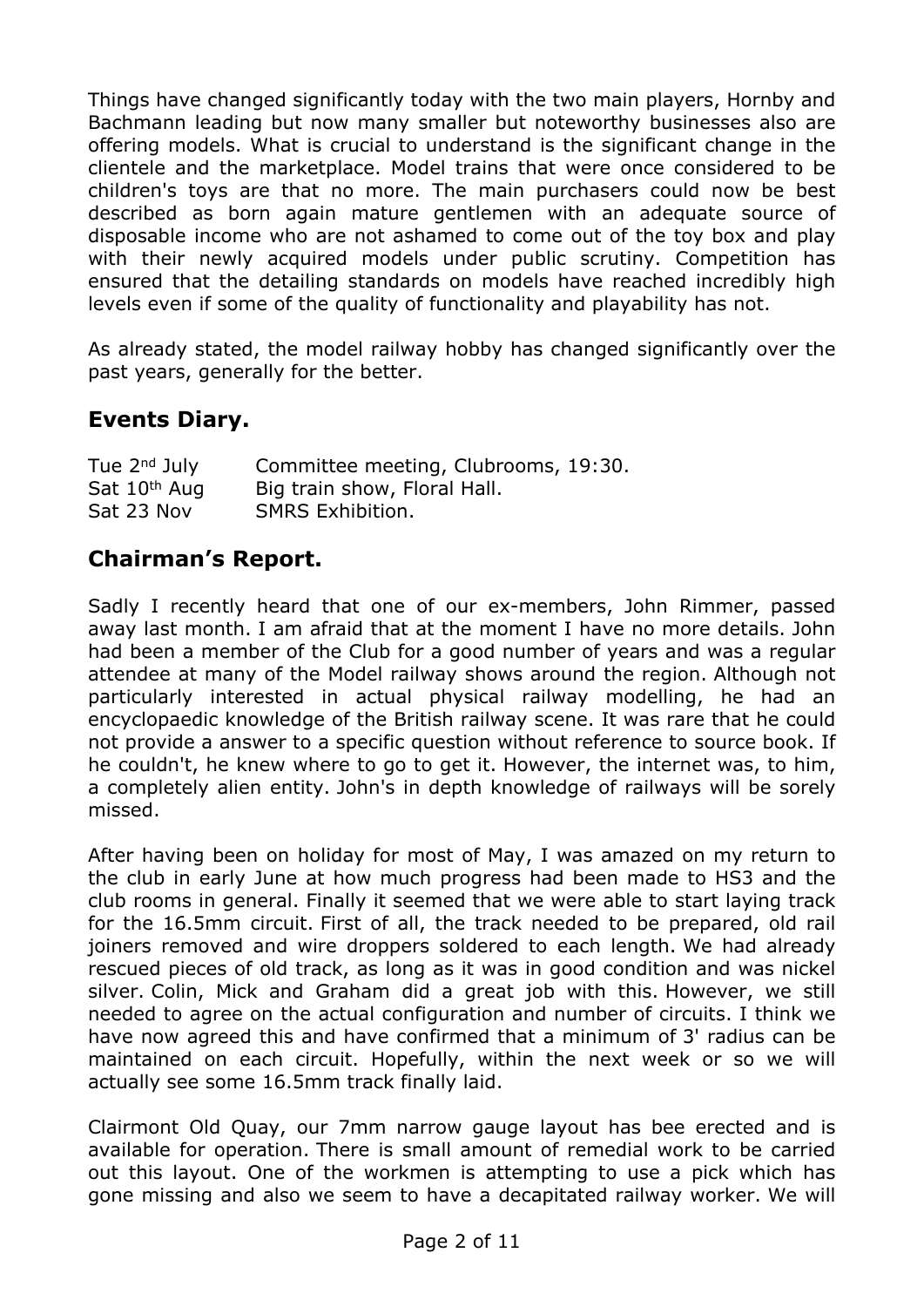probably need to buy replacements for these items. The other issue is to investigate the short circuit on the "engine shed" road. Although not causing a problem at the moment, it means that we cannot stable a locomotive on the length of track.

Monsal Dale can be operated once move some of the books and videos that are restricting access to the front of the layout. It would also be helpful if the carpet that is presently under this layout could be used to replace the life expired one in the entrance hall.

Finally, I would like to thank those who have come down to the club on Tuesdays and Thursday to work on HS3, the garden or making the club rooms shipshape. **Ian Shulver.**

# **Secretary's Report.**

It is difficult to believe that the year is nearly half gone and the nights are drawing in again! This means that the club's 25th annual sleeper trip has been concluded. The detailed account will appear elsewhere in its pages, but my purpose here is to draw the attention of members, especially our new members, to the fact that this is not an exclusive event and is open to all members to participate.

Derek Pratt (also our webmaster) has been on every one of these trips and points out to me that there are a number of options under consideration for next year and it is all up for grabs. New members would be especially welcome to join, and so while not wanting to spoil the surprise I can reveal that this year we managed to travel in a large circle around the Midlands, Northern England and Southern Scotland, all by rail. As expected we covered quite lot of steam railways and quaffed quite a lot of good ale, but along the way we also visited the set of Dads Army, several museums and cruised on a Scottish Loch and one of our number even took a day out at an Art Gallery, in between "copping" a few new Wetherspoons. It isn't all beer, Derek Pratt's behaviour after a couple of pints of raspberryade had to be seen to be believed.

This year as in recent years the trip was eight days long but participants would be happy to go for a shorter one if new members wished. Popular destinations in the past have included the west of Scotland and the Isles via the Deerstalker Sleeper to Inverness or Fort William and the Jacobite, and these are strong front runners for next year. Few experiences can beat waking up to a Scottish breakfast in the Highlands and then having a second one at a greasy spoon on arrival, before enjoying a scenic ride further west!

The Club has been very active, for which we owe an especial thanks to our new members who have been eagerly working on "HS3", our new club test-track. The entire infrastructure is in place and we are actually laying track! At least on the 16.5mm gauge section anyway. I say 16.5 gauge because it is being laid with sufficient space between the tracks to enable the lines also to be used by our 7mm narrow gauge rolling stock. The circuit will be double track with long and short loops to enable several members to have their trains on the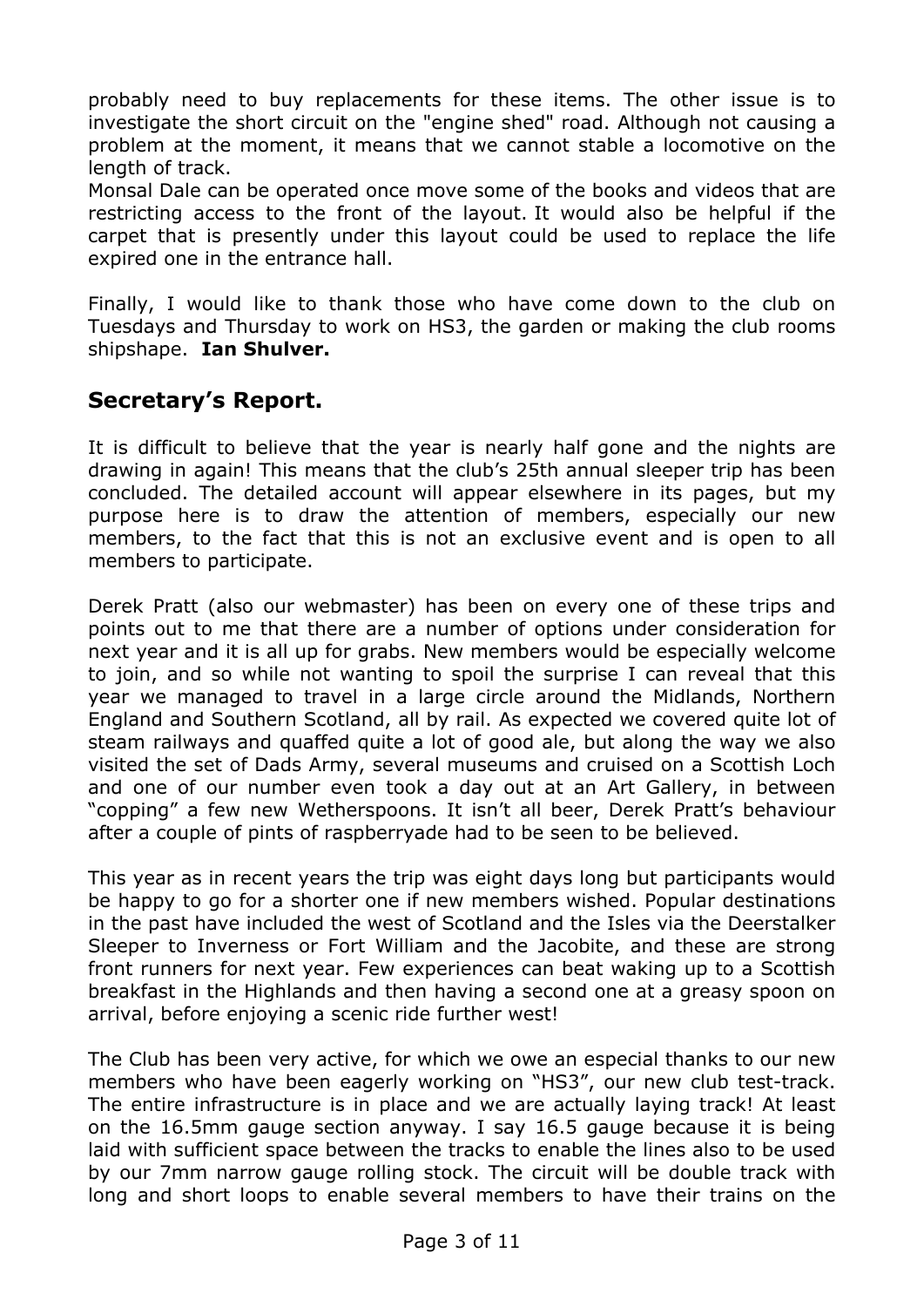tracks at once. And next t it there will be a 12mm line for TT and 00N3 (narrow gauge but 4mm scale) use.

We need to be thinking about upcoming events that the club will be involved in. Firstly there is the big train show which takes place at the Floral Hall complex on the 10th August which effectively replaces "Woodvale". For us it has the advantage that it is inside and only lasts one day, so please put this event in your diary. It will also allow us to offer advance publicity for our own Autumn Show which will take place on 23rd November, which you might also wish to put in your diaries. Both events should enable club members to do a lot of what they enjoy most, running trains without having to hump barriers which is a relief to us as we get older. It is important that we have a really professional show of strength at both events.

Our next Committee meeting will take place next Tuesday the 2nd of July at the clubrooms from 19:30. Please come along and make your views felt. We have been invited c/o Merseyrail to take part in a railway heritage project and details of this will be discussed as well as our plans for the future. See you there! **Jim Ford.**

#### . **Where's Allan?**

The answer to the June 2019 "Where's Allan?" quiz is Peel on the west coast of the Isle of Man where the pair of County Donegal railcars are ready to return to Douglas. I am pleased to announce that the first correct answer was again received from John Howard. John stated: "*Are you in the Isle of Man? The Irish connection could be the train which comprises two railcars which look very like those bought from the much lamented and missed County Donegal Railways".*



This month I am back on home territory and a good old nostalgic scene of a British Railways Class 33- 1 hauling a consist of Mk.1 passenger carriages in action, street running. It is not often that before crossing the road you have to look out for not only passing motor vehicles but also the odd full length, in service, passenger train, conveying passengers on their holidays. Where am I?

## **Members Miscellanea.**

### **Merseyside Model Railway Society visit.**

One grey cool wet early evening in June saw six undaunted members travelling by train (quite appropriately) to meet with members of Merseyside MRS to view the considerable array of layouts in their equally considerable premises.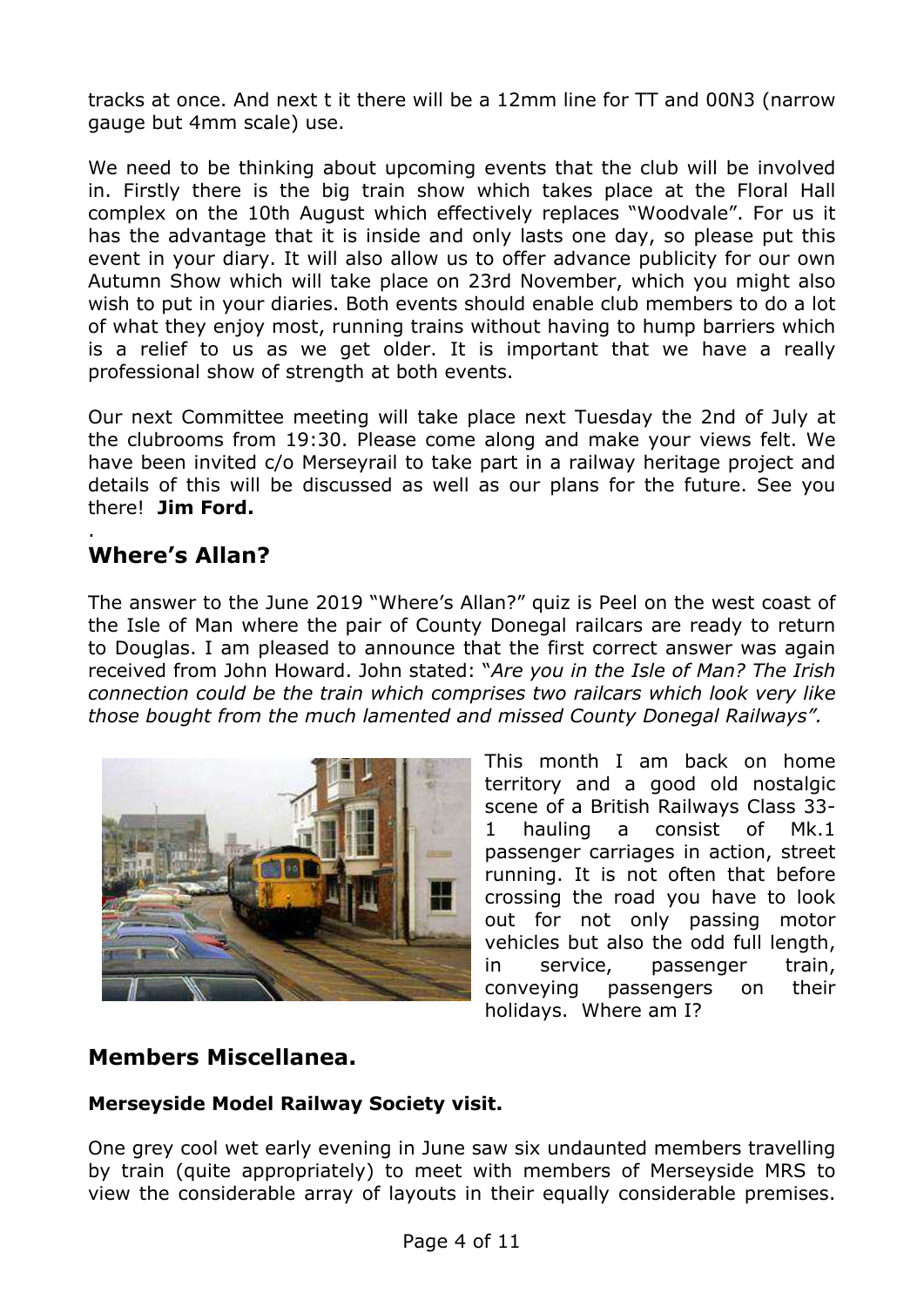They have seven layouts over a range of gauges including 2mm, 3mm, 4mm and EM some in DC others in DCC control, depicting local railway systems from days gone by and very finely crafted. In addition there is an extensive catalogued library of railway books of covering both UK and rest of the world plus an overspill of other books for sale. The club shop is stocked with modelling materials, kits and models in N and 00 gauges for sale. Also on the hospitality front there is a tea bar offering tea and coffee with light snacks.



Although extensive in size the property is not without its problems as much of it has suffered from leaks in the roof with much water damage to the walls. Temporary remedial action has been taken but they face the much greater task of more permanent repairs in the future.

They have a 60 strong membership predominantly, like many other clubs, senior in years and similar to the rest of us encourage new younger membership. This seems a very friendly group of enthusiasts and whilst not the whole membership, we were made to feel very welcome that evening. Although we visited on their open evening which is normally the first Friday of the month they are happy to receive visitors any Friday evening 19.00 – 21.30 with the usual courtesy phone call in advance. **Frank Parkinson.**

### **An anniversary, of sorts.**

As we somewhat belatedly realised, 2019 marked the quarter-century of SMRS sleeper trips, possible some sort of record if anyone keeps tabs on such things. To be frank, the itinerary was chosen more on the basis of 'there's some interesting stuff in East Anglia which we haven't seen' rather than on trying to derive a route to celebrate 25 years of messing about on trains.

To go so far northwards in order to come back and go east does not at first sight seem the most logical option, particularly as the initial movement was a couple of hundred miles south to the big metropolis at the southern end of the sleeper service. However we have not got where we are today by being logical, so we pressed on regardless.

The start (for four of us plus one support staff member) was from a fairly sunny Southport, bound for Liverpool Lime Street and the promise of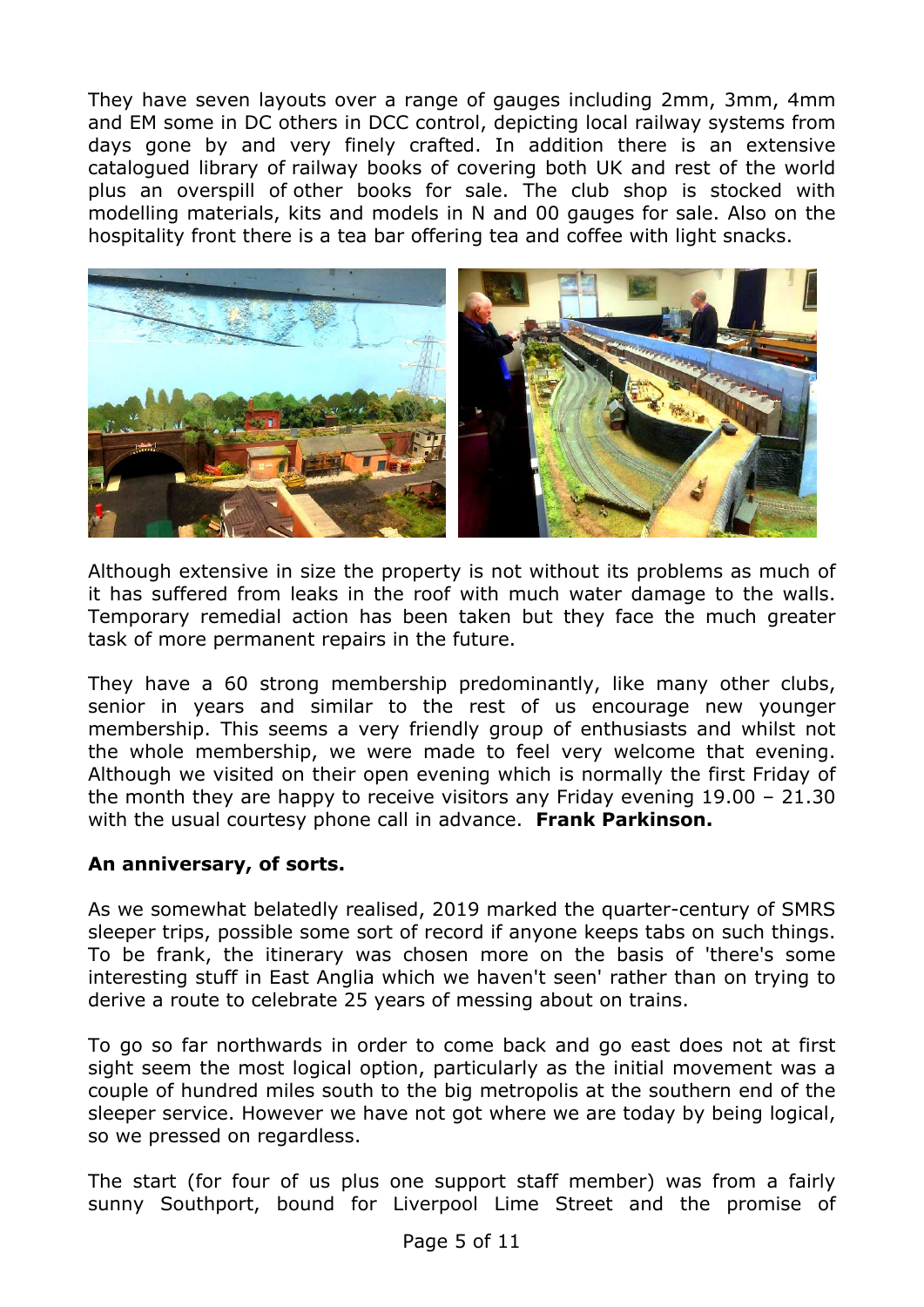significant rainfall on and off for most of the week. The lone supporter was Frank's significantly better half, aiming to visit a friend in Norfolk and monitor her husband's erratic movements around the country from a safe distance. Richard materialised at Lime St and took the lead in searching out the first objective of note, the Virgin First Class Lounge. This had been moved yet again, and required some perseverance to gain access, as the hi-tech Secure Personal Customer Access System Mark IV did not consider us worthy of its rather impersonal attention. Fortunately its minder was available to overrule it and release the door lock. We then turned our attention to worrying about whether it would ever allow us out again.

The journey south passed with no incidents of note, and we arrived on time at Euston. The weather had worsened considerably on the way, so the default option of lunch at the Doric Arch was an obvious first choice. Malcolm was already there, saving seats. Indeed it was tempting to make it the only decision of the day, but somehow we convinced ourselves that at least some exercise was needed, and a plan gradually evolved. This was to take the Tube to Ladbroke Grove to visit the Museum of Brands. This was nothing to do with racing cars but all about how products are advertised and sold, from Victorian times to the present day. It turned out a good choice for a damp day, although better weather would have allowed full advantage to be taken of a pleasantlooking garden to the rear of the building.



Dinner was in a local pub, after which we declined the offer of staying for the quiz night and returned to Euston, to find the brand-new sleeper carriages awaiting us. First impressions were positive, although it was noted that space was perhaps a little more limited than before, no doubt because of the need to accommodate the all-in-one shower and toilet compartment.

The latter facility did not function at all after the hours of darkness, leaving us to wonder if it was a designed-in feature to avoid sleep disturbance, or a systems failure. That it was accidental was the more likely, particularly as we discovered later that the following Wednesday's Glasgow sleeper was terminated at Stafford due to an unspecified technical issue. The unfortunate passengers had to endure the rest of the journey on a bus.

The lounge car had some comfy seats and non-comfy bar stools. I did not partake of the food, but those that did said it was good. The drinks included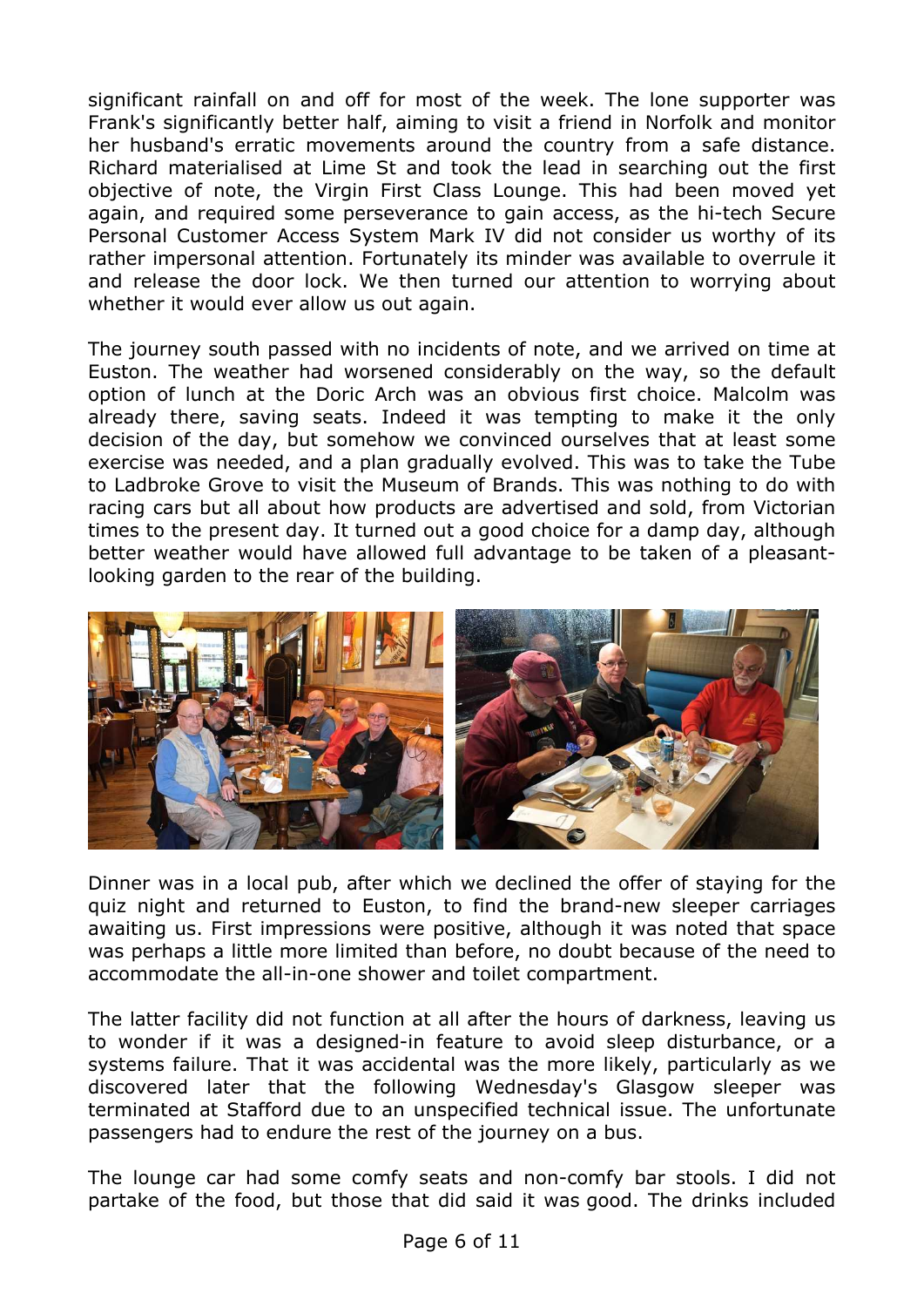various cocktails as well as a fairly limited range of beers. The ride seemed a bit bumpy, although the prevailing view was that it was more the WCML rails rather than the bogies, as the ECML which we experienced later in the week was better.

We avoided all such horrors and had both a reasonable night's sleep and a passable breakfast, which kept us going until the all-important second breakfast at one of Glasgow's numerous Wetherspoons. This was located only a few minutes walk from our base for two nights at the Premier Inn on Argyle St. The establishment itself looked a little careworn, but no doubt slowly climbing up the senior management's to-do list, as adjacent properties had their facelifts completed and a better class of clientele migrated from the city centre. The lift was novel in requiring a key card for full-featured operation, without which it would go up and down but not stop at the floor you pushed the button for.

The main target for the day was the Transport Museum at Riverside, warmly recommended by Richard as he disappeared to the Kelvingrove Museum, one stop earlier on the Subway. This particular transport system was a new experience for some if us, drawing comparisons with some of the smaller, older rolling stock on parts of London's underground. The museum itself was excellent, with a wide variety of exhibits displayed in novel ways. Highlights were the car and motorbike walls and the (model) ship conveyor, with an honourable mention to the tall ship berthed alongside, all with free admission. Meanwhile Richard kept us up-to-date with texts recording his cultural discoveries, including a Salvador Dali and the Mackintosh tea room. We regrouped back at the hotel and rounded off the day at Wetherspoons' steak night.

Wednesday saw us back at the aforementioned establishment for breakfast, after which we walked the short distance to Central station for the train to Balloch, changing at Dalmuir. The objective was the Maid of the Loch, the last paddle steamer to be built in the UK. She was actually constructed on the Clyde and then deconstructed into railway-wagon sized portions for transport to Balloch and reassembly, hopefully with all the sections in the right order. After service as a pleasure cruiser on Loch Lomond she had been neglectfully moored for 20 years or so, until a group of enthusiasts bought what remained and set to restore her to former glories. This was in full swing as we arrived, with various parts roped off from the public. However enough was accessible to make it a worthwhile visit, not to mention the cafe on the top deck.

An added bonus was the fully-restored Steam Slipway, used to haul large vessels such as the Maid of the Loch out of the water for inspection. This consisted of a large oil-fired double-acting steam engine housed in a brick building at the top of a slipway. The engine powered a winch connected by cable to a large carriage which could be lowered down into the water for the vessel to float onto, no doubt with many a 'left hand down a bit' and 'dead slow ahead' commands from a master concentrating hard on the job in hand. The engine was not fired up on the day of our visit, but we were nonetheless made welcome (knock twice and ask for Colin). We were given both a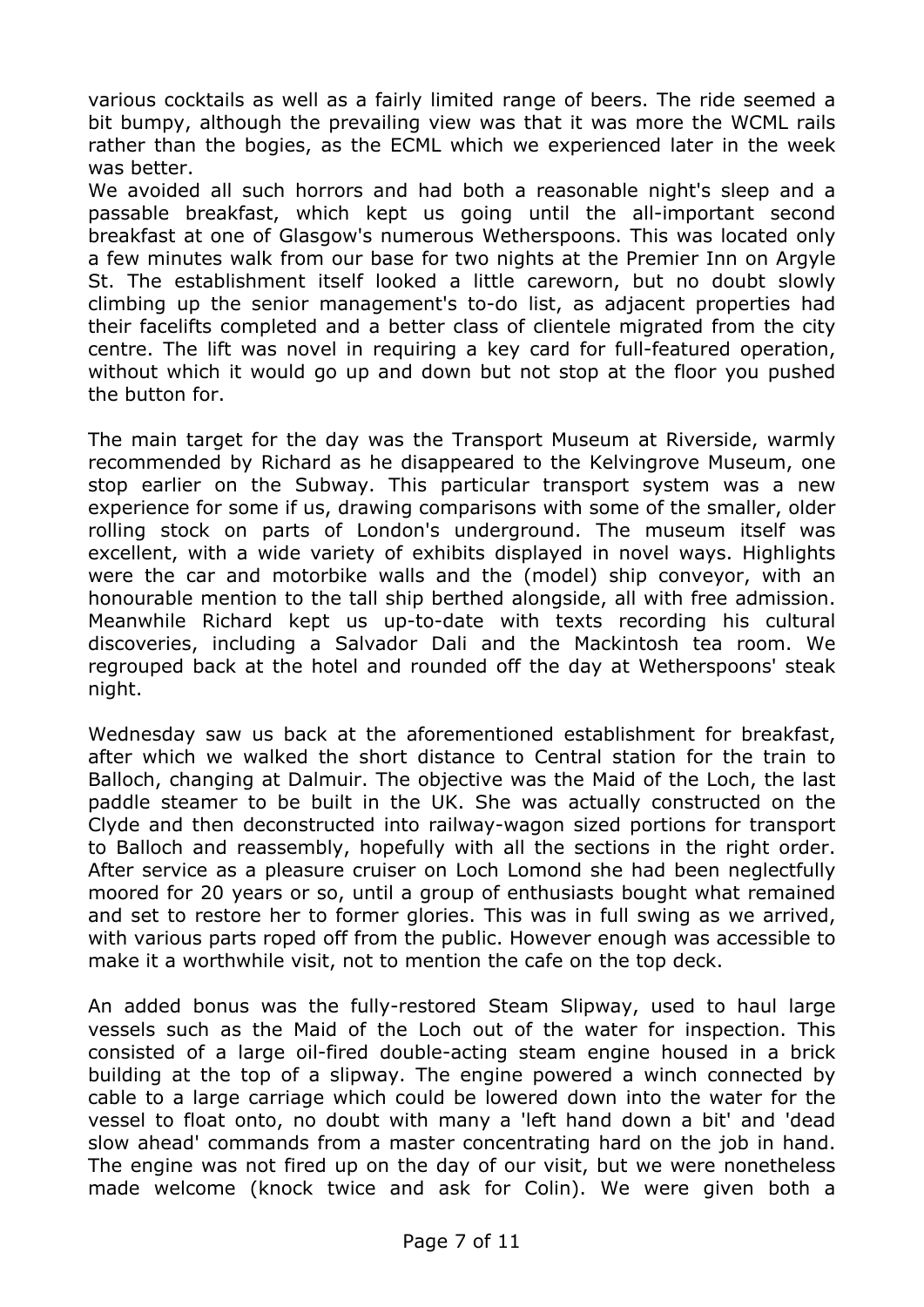descriptive brochure and a viewing of a video describing the Maid's use of the slipway in the early stages of restoration.

The day would not be complete without a loch cruise, despite the weather turning a little damp. Jim had found a pub serving a particularly more-ish oatmeal beer, so he opted for a longer session there followed by the two-hour cruise. The rest of us made do with just one hour on the water, courtesy of the Astina, the largest vessel operated by Sweeney's Cruises. We then retired to the pub to try the beer for ourselves, several times. After a brief tour of the adiacent shopping mall we were reunited at the train station and returned to Glasgow, this time for an excellent meal at an upmarket Italian restaurant.

The weather forecast for Thursday was not promising, with large black clouds apparently lying in ambush for us as we proceeded south. Undeterred we set off by taxi for Queen St station, arriving in time for the 8.15 to Edinburgh, one of many such trains full of commuters. Waverley was if anything even busier than Queen Street but with the advantage of seats available while we waited for the train to Peterborough. We now had the benefit of first class, with food and drink provided gratis. The promised deluge did not materialise, just normal intermittent June rain and latterly the odd patch of blue sky. Another change saw us on the way to Norwich, and an impressive station well worthy of the name.

The hotel was not far but uphill, which slowed us a little, but we eventually arrived at an establishment with a smart exterior but a somewhat faded interior, rather like sleeper trip participants. However the staff were welcoming and we settled in for three days and four nights of fun and frolics. Top of the list was dinner, eventually achieved at a busy and labyrinthine Wetherspoons in the centre of town. The route we took was through the scruffier part of the city, full of entertainment facilities and young persons in, apparently, the latest fashions. Both might have been some interest, if only we were a half-century younger.



Friday saw an improving weather forecast, and after a Grab n' Go breakfast, which we consumed without actually going anywhere; we set out for Bressingham, via the train to Diss. A brief search for buses was not encouraging but a taxi was available with the necessary seating, albeit a little cramped in the back. Fortunately it was a fairly short ride, although Richard expressed his views on the

vehicle by throwing himself out of it onto the pavement, completely disregarding any injuries suffered. Exiting with style was the somewhat belated claim.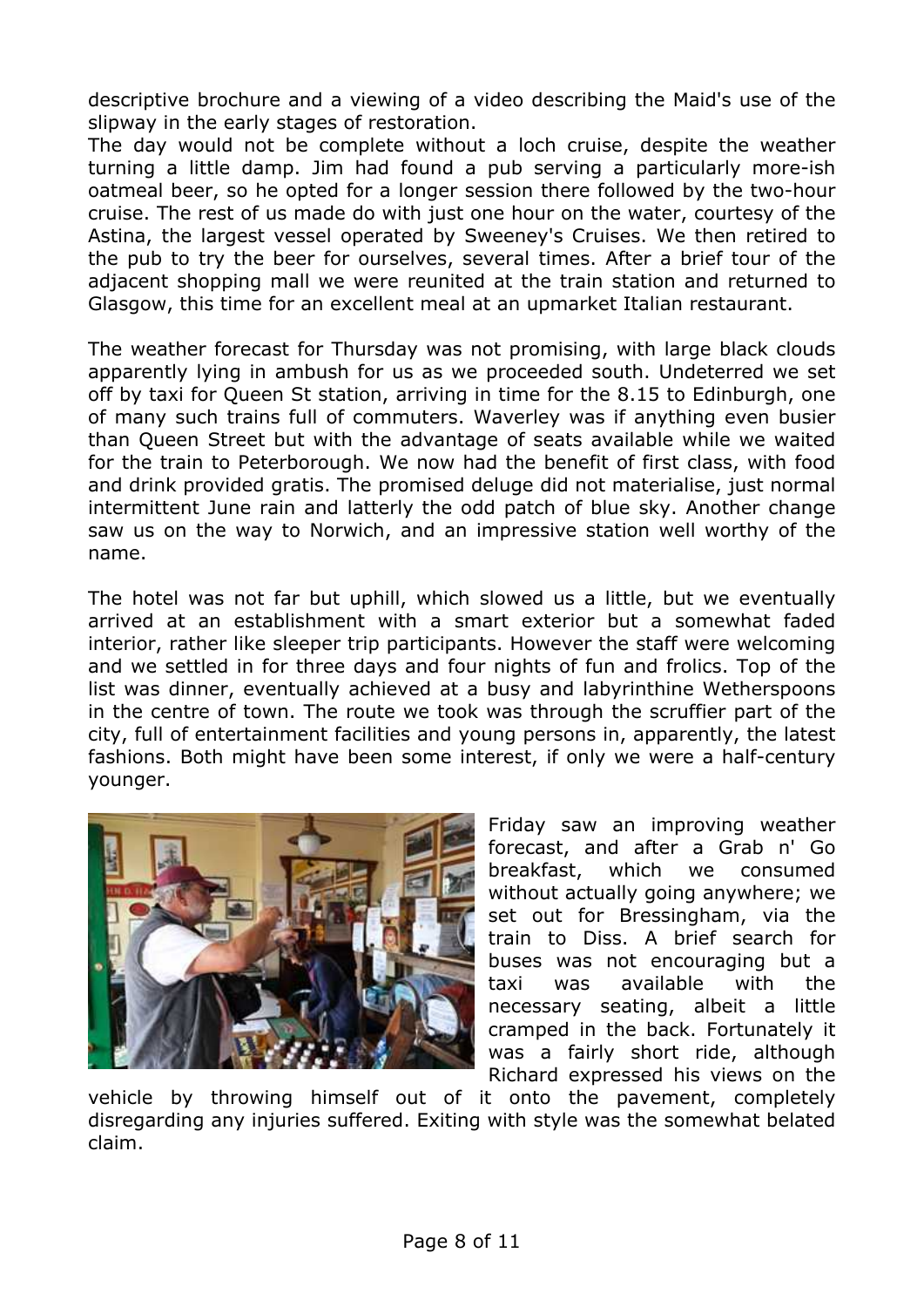Bressingham Steam was a transport extravaganza, with a variety of travel modes available for our pleasure. Two separate narrow-gauge lines were open for business and a large engine shed held a number of standard-gauge exhibits, not to mention traction engines and static engines. There was also an indoor 16mm track, but luggage restrictions did not allow us to bring any locos with us. However we did meet one of the small group who ran it. Another feature was a large funfair galloper, which we dared each other to try. The experience was generally positive, although comments were made about the speed, with only one stirrup and no safety belts. Just to round it off, there was an extensive Dad's Army museum, a rival to the one in Thetford, and arguably more extensive and detailed.

Adjacent to the steam museum was Bressingham Gardens, created by Alan Bloom, who clearly felt a duty to make full use of the nominative determinism inherited by his surname, and get stuck in to some serious floral design work. The results were both extensive and pleasing, allowing Malcolm to reveal hidden depths of gardening knowledge, extending to naming plants that the rest of us could only classify by colour, such as 'oh look, nice red flowers'.

The return taxi was a somewhat larger vehicle, no doubt provided by a claimswary company to avoid further any dismounting incidents. Back at Norwich we opted for a Chinese meal at a restaurant reputed for both the quality and quantity of their food. Both aspects were supplied in full, to the extent that doggy-bags would have been of some value, had we had the energy left to request them. An early night was called for, both to aid digestion and to prepare for the big event at the North Norfolk Railway.

This being the weekend, we were treated to a proper, sit-down breakfast at the hotel, to fortify us for the day ahead. The main feature was the Mixed Traction Gala, featuring a large variety of steam and diesel locos of varying vintage. This was reflected in a timetable of some complexity, which was already nearly 25 minutes in the red by mid-morning. However the sun shone and there was enough vehicle movement to keep everyone occupied, up and down the line. The highlight was a ride in the three-car heritage set, which featured the coach used in the Titfield Thunderbolt, but without the wellstocked bar of the original. Fortunately there was a bar in our last train of the day, a fish-and-chip special. The price included a beer, so we felt an obligation to indulge. I can recommend the raspberryade, thinly disguised as Purple Haze cider.

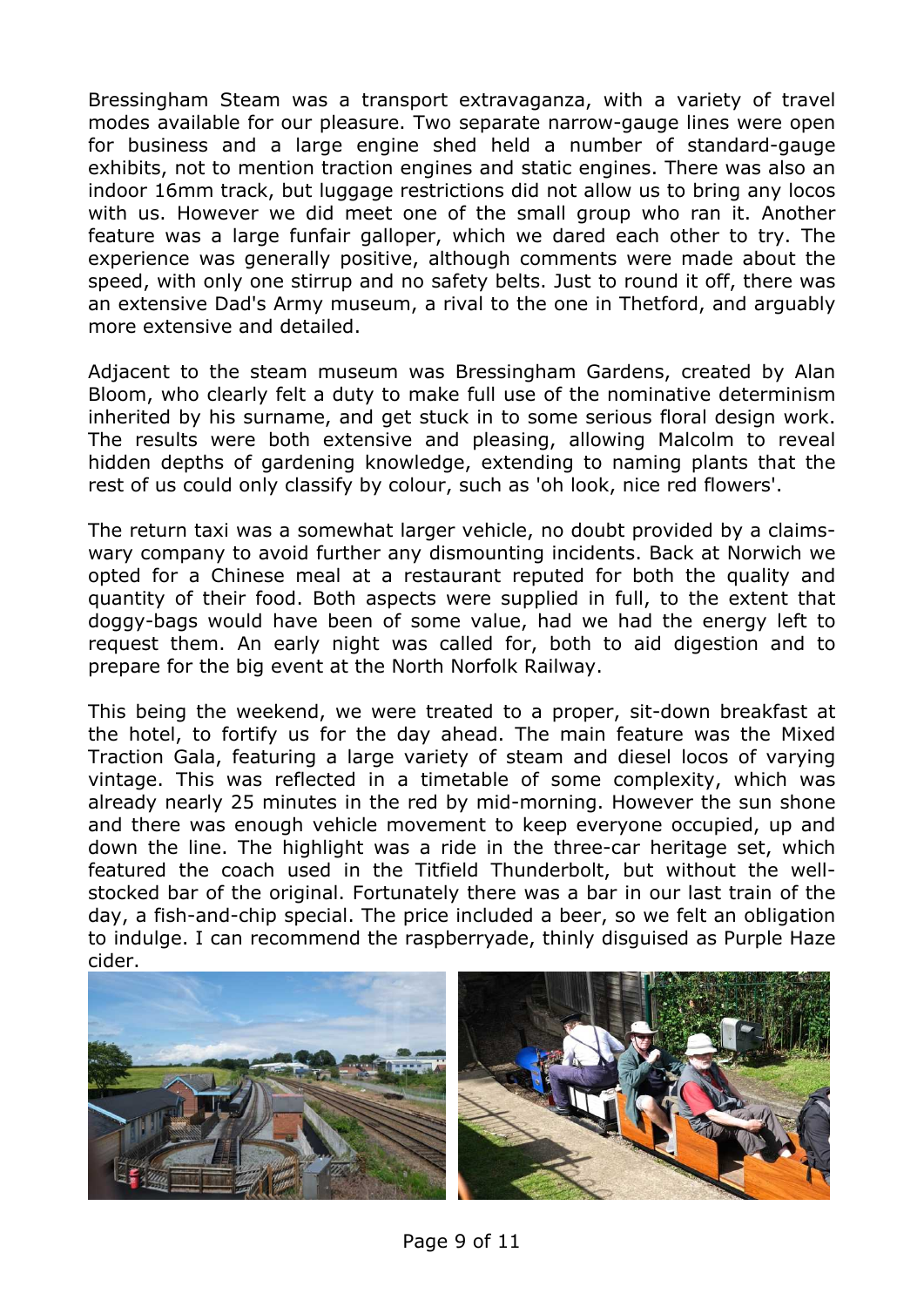The last day was also train-filled, this time with narrow-gauge railways. After a short mainline ride to Wroxham we visited the Bure Valley Railway, a 15inch gauge rail-replacement enterprise on the track bed of the old branch line to Aylsham. It bore some resemblance to the Ravenglass and Eskdale Railway, although with wider, more comfortable coaches and some impressive engines. A significant discount on the fare had been arranged, courtesy of a certain Peter Mills of the RER, although this took a while to filter through to the counter staff at the booking office. The journey was a pleasant one through scenery that might well be considered as strong evidence by any members of the Flat Earth Society that might venture this far east. Whether they would risk the journey would be a matter for conjecture, they might balk at the significant risk of falling off the edge of the world, which everyone knows is just up the road between Great Yarmouth and Lowestoft.

After dodging a couple of badly-timed scattered showers, we returned to Wroxham and visited the adjacent preserved signal box. This was a large structure that originally served parts of both the branch line and the main line between Norwich and Cromer. Apparently the first act of preservation was to move the whole thing a few yards back from its original position to improve the sighting for the new-fangled colour light signalling that had replaced the old semaphore signals. The restoration work took the box back to its heyday in the early 1900s with a large and impressive set of levers, interlocking devices and various other period paraphernalia. The ground floor was given over to an excellent information display telling the story of the signal box and the line it served.

A walk back through the village took us to the River Bure, full of weekenders playing boats on a crowded section of water. Our destination was the Barton House Railway, an idiosyncratic, not to say unusual, 7 ¼ inch garden railway line. Access was by boat from Wroxham Bridge, fending off a large group of swans intent on taking full advantage of said weekenders and their endless supplies of stale-but-still-very-edible bakery products. The boats, of which there were two, took us to a small jetty upstream, where we disembarked and bought tickets for the railway. A confusing set of options were presented, involving a choice of standard or first class (the latter with free use of cushion) and of all-inclusive or pay-as-you-go rides. There were several lines to choose from, a loop from the jetty to the main garden area, a circuit of the lawn, and a drive-you-own out-and-back mainly intended for children. The cafe provided some excellent cake, after which we felt fit enough to visit the museum, containing local railway artefacts and an excellent model of part of the local Midland and Great Northern Railway.

Rumours of a real-ale pub in the vicinity encouraged us to return on foot to the village, via boatyards full of 'no public access' signs, in the middle of which was The Shed, containing the sought-after hand pumps and a handful of local drinkers. We took advantage of the facilities and then navigated back to Wroxham station fully intending to dine at the adjacent Smokehouse restaurant. Unfortunately it was fully booked, so we changed tack, took the